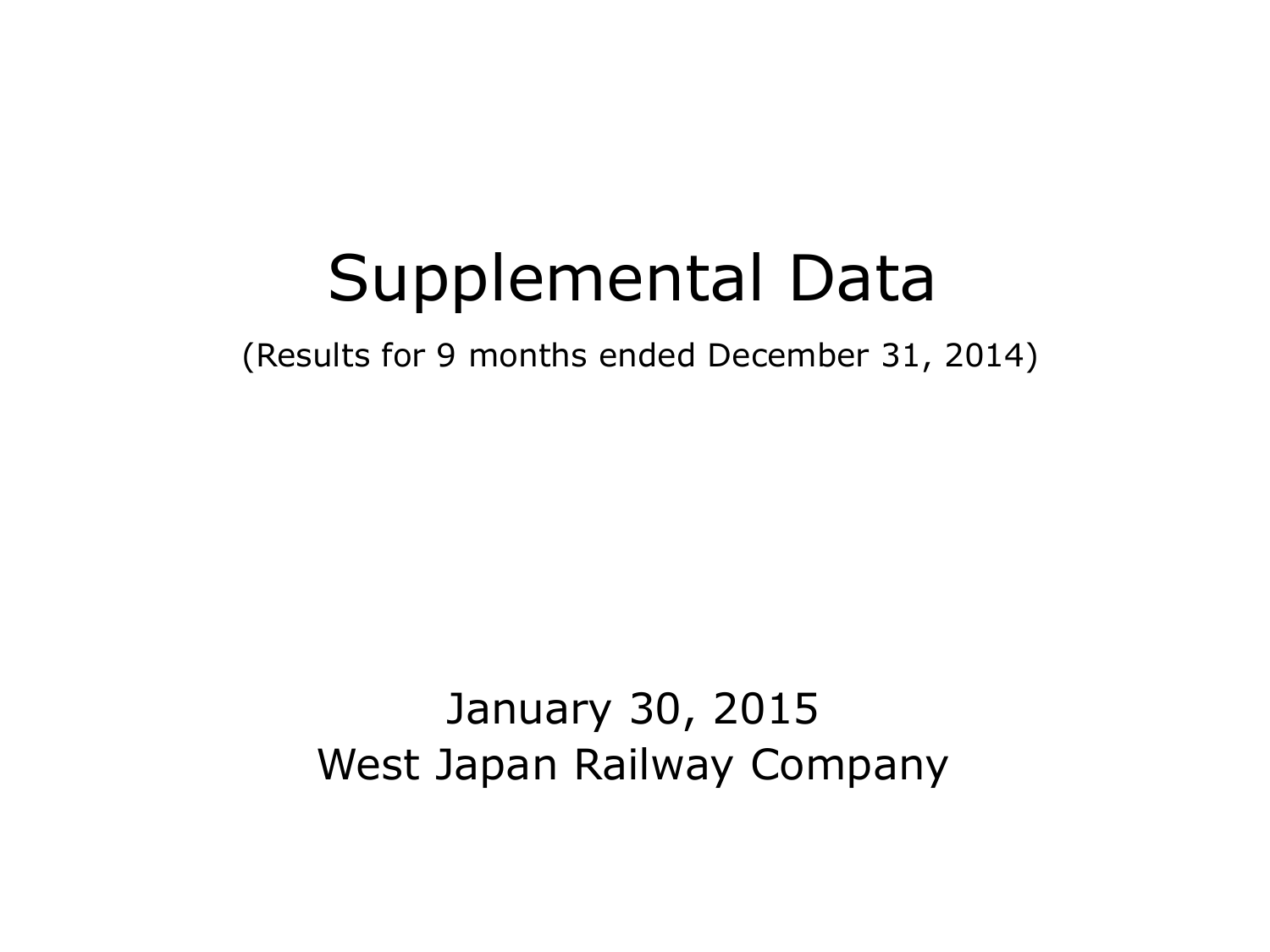

¥Billions

1

|                                | 9 months<br>ended | 9 months<br>ended | YoY                     |               | Results   | Forecasts FY2015/3 |              | YoY                     |               | Difference<br>between the<br>forecasts |
|--------------------------------|-------------------|-------------------|-------------------------|---------------|-----------|--------------------|--------------|-------------------------|---------------|----------------------------------------|
|                                | Dec 31, 2013      | Dec 31, 2014      | Increase/<br>(Decrease) | $\frac{0}{0}$ | FY2014/3  | As of Oct 29       | As of Jan 30 | Increase/<br>(Decrease) | $\frac{0}{0}$ | Increase/<br>(Decrease)                |
|                                | A                 | <sub>R</sub>      | $B-A$                   | $B/A-1$       | $\subset$ | D                  | F.           | $E-C$                   | $E/C-1$       | $E-D$                                  |
| [Consolidated]                 |                   |                   |                         |               |           |                    |              |                         |               |                                        |
| <b>Operating Revenues</b>      | 985.9             | 996.8             | 10.8                    | 1.1           | 1,331.0   | 1,330.0            | 1,339.5      | 8.4                     | 0.6           | 9.5                                    |
| Operating Income               | 120.8             | 134.3             | 13.4                    | 11.1          | 134.5     | 124.0              | 131.5        | (3.0)                   | (2.3)         | 7.5                                    |
| Recurring Profit               | 101.8             | 118.9             | 17.0                    | 16.7          | 112.9     | 105.0              | 112.5        | (0.4)                   | (0.4)         | 7.5                                    |
| Net Income                     | 60.7              | 79.6              | 18.8                    | 31.1          | 65.6      | 65.5               | 68.0         | 2.3                     | 3.6           | 2.5                                    |
| [Non-Consolidated]             |                   |                   |                         |               |           |                    |              |                         |               |                                        |
| <b>Operating Revenues</b>      | 658.1             | 670.7             | 12.6                    | 1.9           | 873.6     | 881.0              | 886.5        | 12.8                    | 1.5           | 5.5                                    |
| <b>Transportation Revenues</b> | 589.7             | 601.7             | 12.0                    | 2.0           | 780.6     | 788.0              | 793.5        | 12.8                    | 1.6           | 5.5                                    |
| <b>Operating Expenses</b>      | 560.3             | 559.5             | (0.7)                   | (0.1)         | 771.8     | 779.5              | 778.5        | 6.6                     | 0.9           | (1.0)                                  |
| Personnel costs                | 175.6             | 174.4             | (1.2)                   | (0.7)         | 235.4     | 233.0              | 233.0        | (2.4)                   | (1.1)         |                                        |
| Non personnel costs            | 245.7             | 253.0             | 7.3                     | 3.0           | 351.6     | 369.0              | 368.0        | 16.3                    | 4.6           | (1.0)                                  |
| Energy costs                   | 32.2              | 33.8              | 1.6                     | 5.1           | 43.1      | 46.5               | 45.5         | 2.3                     | 5.5           | (1.0)                                  |
| Maintenance costs              | 92.7              | 95.9              | 3.2                     | 3.5           | 139.0     | 146.5              | 146.5        | 7.4                     | 5.4           |                                        |
| Miscellaneous costs            | 120.8             | 123.1             | 2.3                     | 2.0           | 169.5     | 176.0              | 176.0        | 6.4                     | 3.8           |                                        |
| Depreciation                   | 95.3              | 92.5              | (2.7)                   | (2.9)         | 129.3     | 127.0              | 127.0        | (2.3)                   | (1.8)         |                                        |
| Operating Income               | 97.7              | 111.1             | 13.3                    | 13.7          | 101.7     | 101.5              | 108.0        | 6.2                     | 6.1           | 6.5                                    |
| Recurring Profit               | 78.8              | 93.6              | 14.8                    | 18.8          | 79.9      | 81.5               | 88.0         | 8.0                     | 10.0          | 6.5                                    |
| Net Income                     | 48.1              | 61.5              | 13.3                    | 27.8          | 48.6      | 50.0               | 55.0         | 6.3                     | 13.0          | 5.0                                    |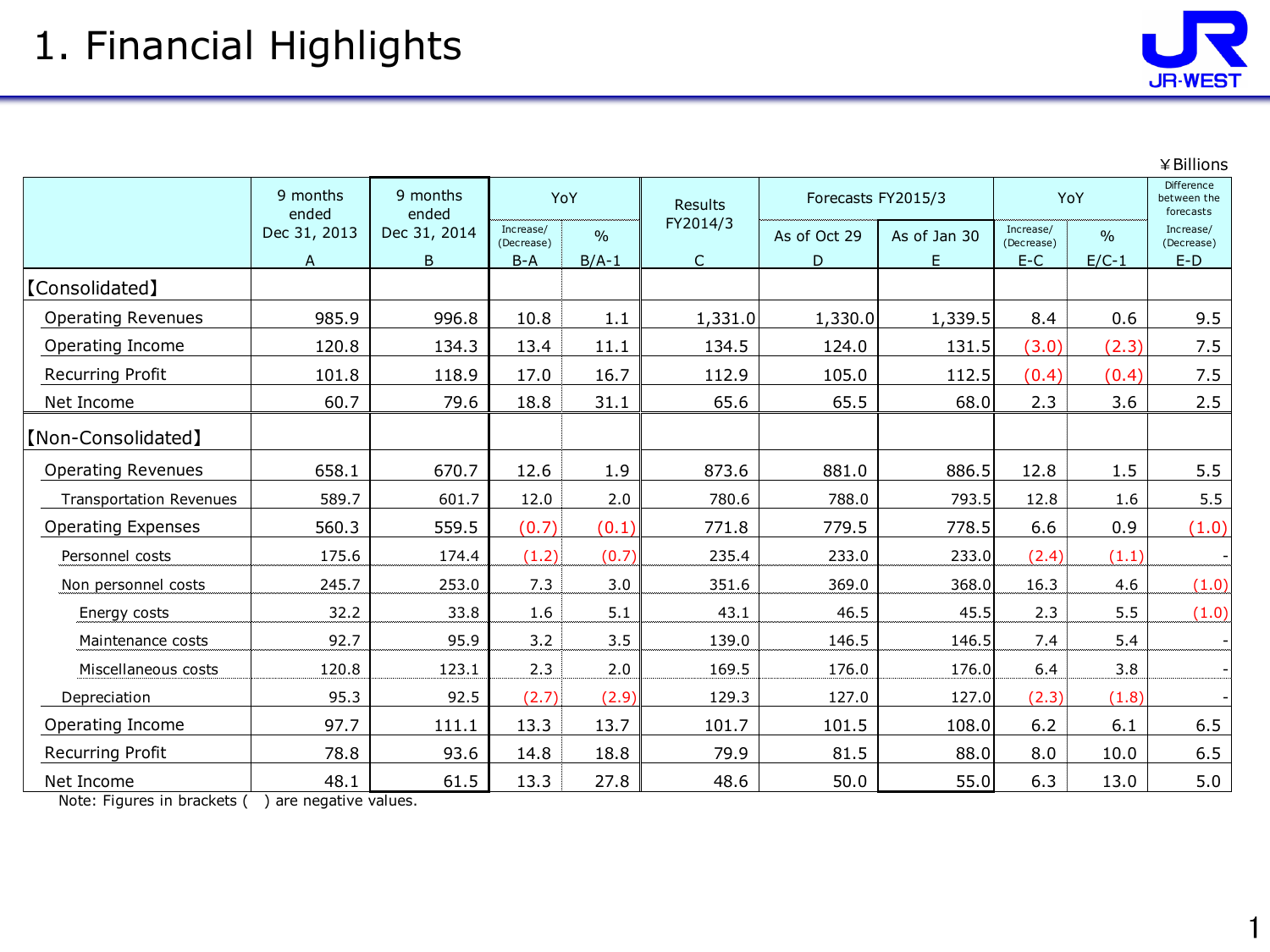## 2. Non-Consolidated Financial Results



|                                     |                   |                   |                         | ¥ Billions    |
|-------------------------------------|-------------------|-------------------|-------------------------|---------------|
|                                     | 9 months<br>ended | 9 months<br>ended | YoY                     |               |
|                                     | Dec 31, 2013      | Dec 31, 2014      | Increase/<br>(Decrease) | $\frac{0}{0}$ |
|                                     | A                 | B                 | $B - A$                 | $B/A-1$       |
| <b>Operating Revenues</b>           | 658.1             | 670.7             | 12.6                    | 1.9           |
| Transportation revenues             | 589.7             | 601.7             | 12.0                    | 2.0           |
| Other                               | 68.3              | 68.9              | 0.6                     | 0.9           |
| <b>Operating Expenses</b>           | 560.3             | 559.5             | (0.7)                   | (0.1)         |
| Personnel costs                     | 175.6             | 174.4             | (1.2)                   | (0.7)         |
| Non personnel costs                 | 245.7             | 253.0             | 7.3                     | 3.0           |
| Energy costs                        | 32.2              | 33.8              | 1.6                     | 5.1           |
| Maintenance costs                   | 92.7              | 95.9              | 3.2                     | 3.5           |
| Miscellaneous costs                 | 120.8             | 123.1             | 2.3                     | 2.0           |
| Rental payments, etc.               | 17.7              | 13.8              | (3.9)                   | (22.1)        |
| Taxes                               | 25.8              | 25.7              | (0.1)                   | (0.6)         |
| Depreciation                        | 95.3              | 92.5              | (2.7)                   | (2.9)         |
| Operating Income                    | 97.7              | 111.1             | 13.3                    | 13.7          |
| Non-operating revenues and expenses | (18.8)            | (17.4)            | 1.4                     | (7.7)         |
| Non-operating revenues              | 2.3               | 2.2               | (0.0)                   |               |
| Non-operating expenses              | 21.2              | 19.7              | (1.5)                   |               |
| Recurring Profit                    | 78.8              | 93.6              | 14.8                    | 18.8          |
| Extraordinary profit and loss, net  | (0.7)             | (3.8)             | (3.1)                   |               |
| Extraordinary profit                | 5.3               | 23.5              | 18.2                    |               |
| Extraordinary loss                  | 6.0               | 27.4              | 21.3                    |               |
| Net Income                          | 48.1              | 61.5              | 13.3                    | 27.8          |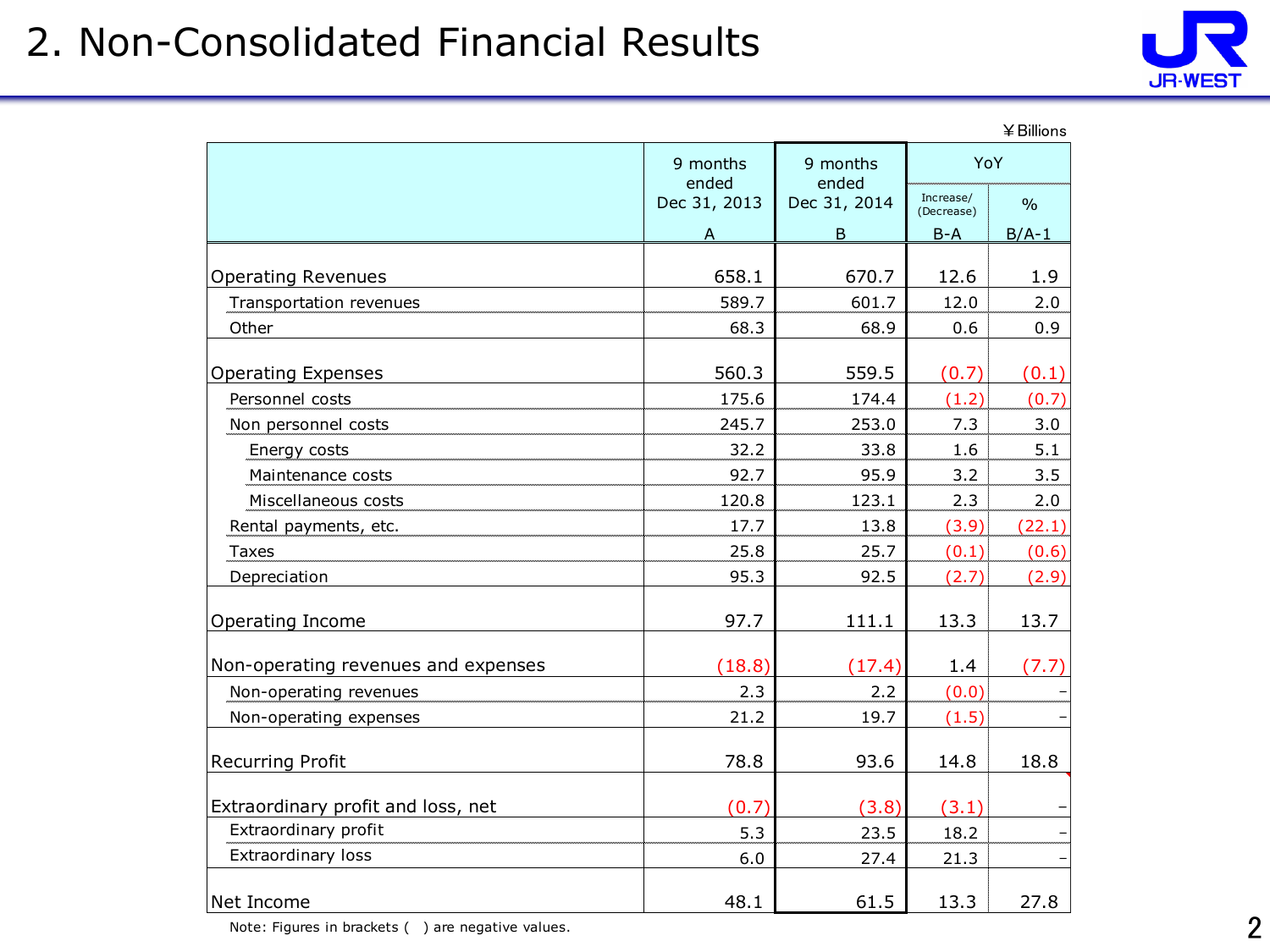

|                                              | <b>Transportation Revenues</b><br>¥Billions |                                                         |              |          |                                      |             | Passenger-Kilometers |                                                         |                    | Millions of passenger-kilometers |                                      |             |  |  |
|----------------------------------------------|---------------------------------------------|---------------------------------------------------------|--------------|----------|--------------------------------------|-------------|----------------------|---------------------------------------------------------|--------------------|----------------------------------|--------------------------------------|-------------|--|--|
|                                              |                                             | Results for 9 months ended Dec 31<br>$(4/1 \sim 12/31)$ |              |          | 3 months (3Q)<br>$(10/1 \sim 12/31)$ |             |                      | Results for 9 months ended Dec 31<br>$(4/1 \sim 12/31)$ |                    |                                  | 3 months (3Q)<br>$(10/1 \sim 12/31)$ |             |  |  |
|                                              | FY2014/3                                    | FY2015/3                                                | YoY          | FY2014/3 | FY2015/3                             | YoY         | FY2014/3             | FY2015/3                                                | YoY                | FY2014/3                         | FY2015/3                             | YoY         |  |  |
| Total                                        | 589.7                                       | 601.7                                                   | 12.0<br>2.0% | 201.1    | 206.8                                | 5.7<br>2.9% | 42,160               | 42,617                                                  | 456<br>1.1%        | 14,219                           | 14,589                               | 370<br>2.6% |  |  |
| Shinkansen                                   | 276.9                                       | 284.2                                                   | 7.3<br>2.7%  | 95.7     | 99.6                                 | 3.8<br>4.0% | 13,411               | 13,760                                                  | 349<br>2.6%        | 4,689                            | 4,875                                | 186<br>4.0% |  |  |
| <b>Commuter Passes</b>                       | 6.9                                         | 7.0                                                     | 0.0<br>0.5%  | 2.3      | 2.3                                  | 0.0<br>1.6% | 561                  | 556                                                     | (5)<br>$(1.0\%)$   | 180                              | 184                                  | 3<br>1.8%   |  |  |
| Non-Commuter Passes                          | 269.9                                       | 277.2                                                   | 7.3<br>2.7%  | 93.4     | 97.3                                 | 3.8<br>4.1% | 12,849               | 13,204                                                  | 355<br>2.8%        | 4,508                            | 4,691                                | 183<br>4.1% |  |  |
| <b>Conventional Lines</b>                    | 312.8                                       | 317.5                                                   | 4.6<br>1.5%  | 105.3    | 107.2                                | 1.8<br>1.8% | 28,749               | 28,856                                                  | 107<br>0.4%        | 9,529                            | 9,714                                | 184<br>1.9% |  |  |
| <b>Commuter Passes</b>                       | 107.2                                       | 108.2                                                   | 1.0<br>1.0%  | 35.5     | 35.8                                 | 0.3<br>1.0% | 17,431               | 17,262                                                  | (168)<br>$(1.0\%)$ | 5,670                            | 5,711                                | 40<br>0.7%  |  |  |
| Non-Commuter Passes                          | 205.6                                       | 209.2                                                   | 3.5<br>1.7%  | 69.8     | 71.3                                 | 1.5<br>2.2% | 11,317               | 11,593                                                  | 276<br>2.4%        | 3,858                            | 4,003                                | 144<br>3.7% |  |  |
| Kansai Urban Area<br>(Kyoto-Osaka-Kobe Area) | 219.8                                       | 223.0                                                   | 3.2<br>1.5%  | 73.7     | 74.9                                 | 1.1<br>1.5% | 21,779               | 21,863                                                  | 84<br>0.4%         | 7,213                            | 7,344                                | 130<br>1.8% |  |  |
| <b>Commuter Passes</b>                       | 86.5                                        | 87.3                                                    | 0.8<br>1.0%  | 28.7     | 28.8                                 | 0.1<br>0.6% | 14,080               | 13,990                                                  | (89)<br>(0.6%      | 4,593                            | 4,630                                | 37<br>0.8%  |  |  |
| Non-Commuter Passes                          | 133.2                                       | 135.6                                                   | 2.3<br>1.8%  | 45.0     | 46.0                                 | 0.9<br>2.1% | 7,698                | 7,872                                                   | 174<br>2.3%        | 2,620                            | 2,713                                | 93<br>3.6%  |  |  |
| Other Lines                                  | 93.0                                        | 94.4                                                    | 1.4<br>1.6%  | 31.5     | 32.3                                 | 0.7<br>2.3% | 6,969                | 6,992                                                   | 23<br>0.3%         | 2,316                            | 2,370                                | 54<br>2.3%  |  |  |
| <b>Commuter Passes</b>                       | 20.6                                        | 20.9                                                    | 0.2<br>1.3%  | 6.8      | 6.9                                  | 0.1<br>2.4% | 3,350                | 3,271                                                   | (78)<br>(2.3%)     | 1,077                            | 1,080                                | 3<br>0.3%   |  |  |
| Non-Commuter Passes                          | 72.3                                        | 73.5                                                    | 1.1<br>1.6%  | 24.7     | 25.3                                 | 0.5<br>2.3% | 3,619                | 3,720                                                   | 101<br>2.8%        | 1,238                            | 1,289                                | 51<br>4.1%  |  |  |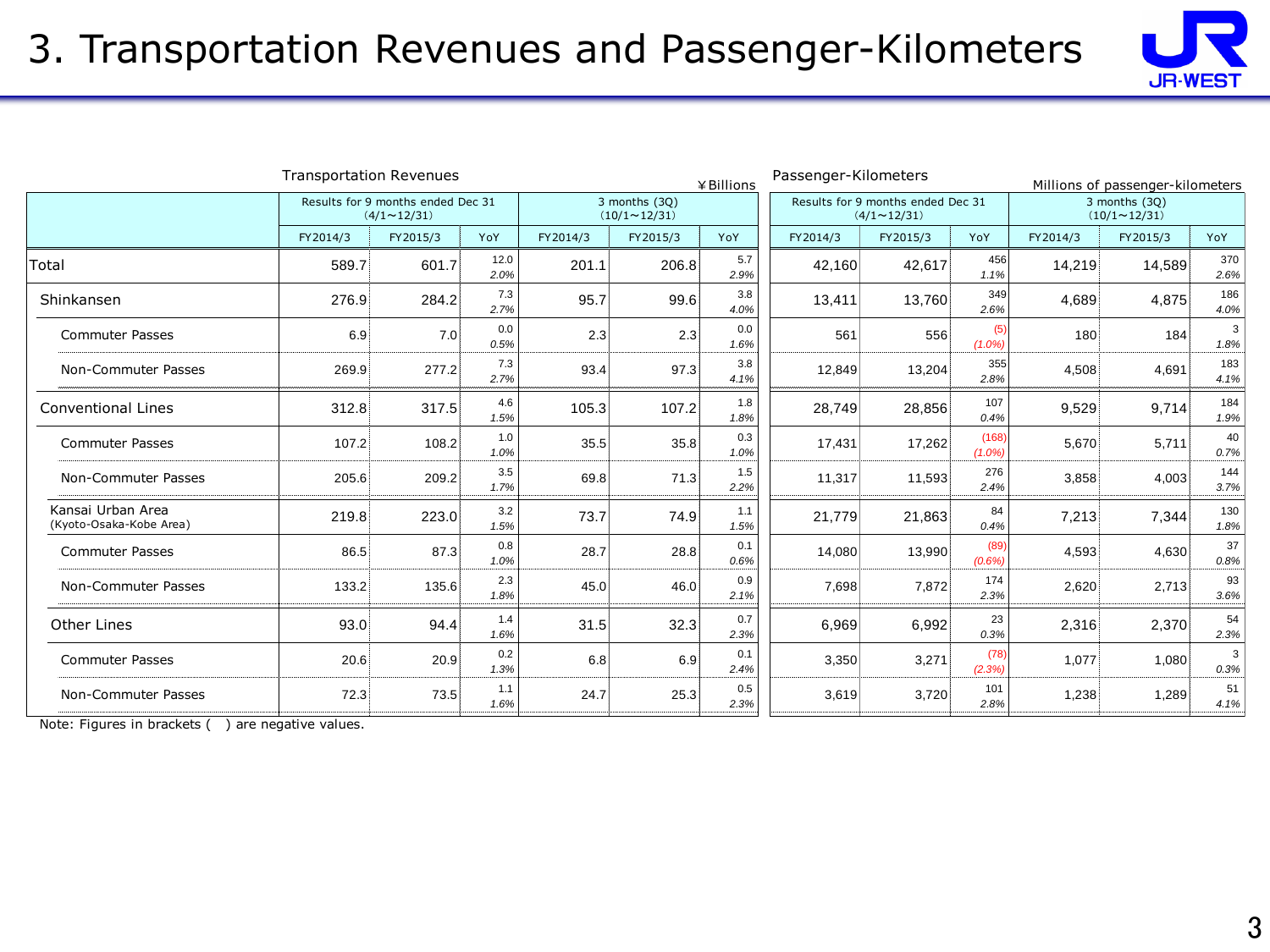## 4. Consolidated Financial Results



|                                     |                   |                   |                         | ¥ Billions    |
|-------------------------------------|-------------------|-------------------|-------------------------|---------------|
|                                     | 9 months<br>ended | 9 months<br>ended | YoY                     |               |
|                                     | Dec 31, 2013      | Dec 31, 2014      | Increase/<br>(Decrease) | $\frac{0}{0}$ |
|                                     | A                 | $\mathsf B$       | $B-A$                   | $B/A-1$       |
| Operating Revenues                  | 985.9             | 996.8             | 10.8                    | 1.1           |
| <b>Operating Expenses</b>           | 865.0             | 862.5             | (2.5)                   | (0.3)         |
| Operating Income                    | 120.8             | 134.3             | 13.4                    | 11.1          |
| Non-operating revenues and expenses | (18.9)            | (15.3)            | 3.5                     | (19.0)        |
| Non-operating revenues              | 2.9               | 4.7               | 1.7                     |               |
| Non-operating expenses              | 21.9              | 20.0              | (1.8)                   |               |
| Recurring Profit                    | 101.8             | 118.9             | 17.0                    | 16.7          |
| Extraordinary profit and loss, net  | (2.0)             | 0.8               | 2.8                     |               |
| Extraordinary profit                | 5.8               | 31.0              | 25.2                    |               |
| Extraordinary loss                  | 7.8               | 30.1              | 22.3                    |               |
| Net Income                          | 60.7              | 79.6              | 18.8                    | 31.1          |
| Comprehensive Income                | 62.6              | 82.0              | 19.4                    | 31.0          |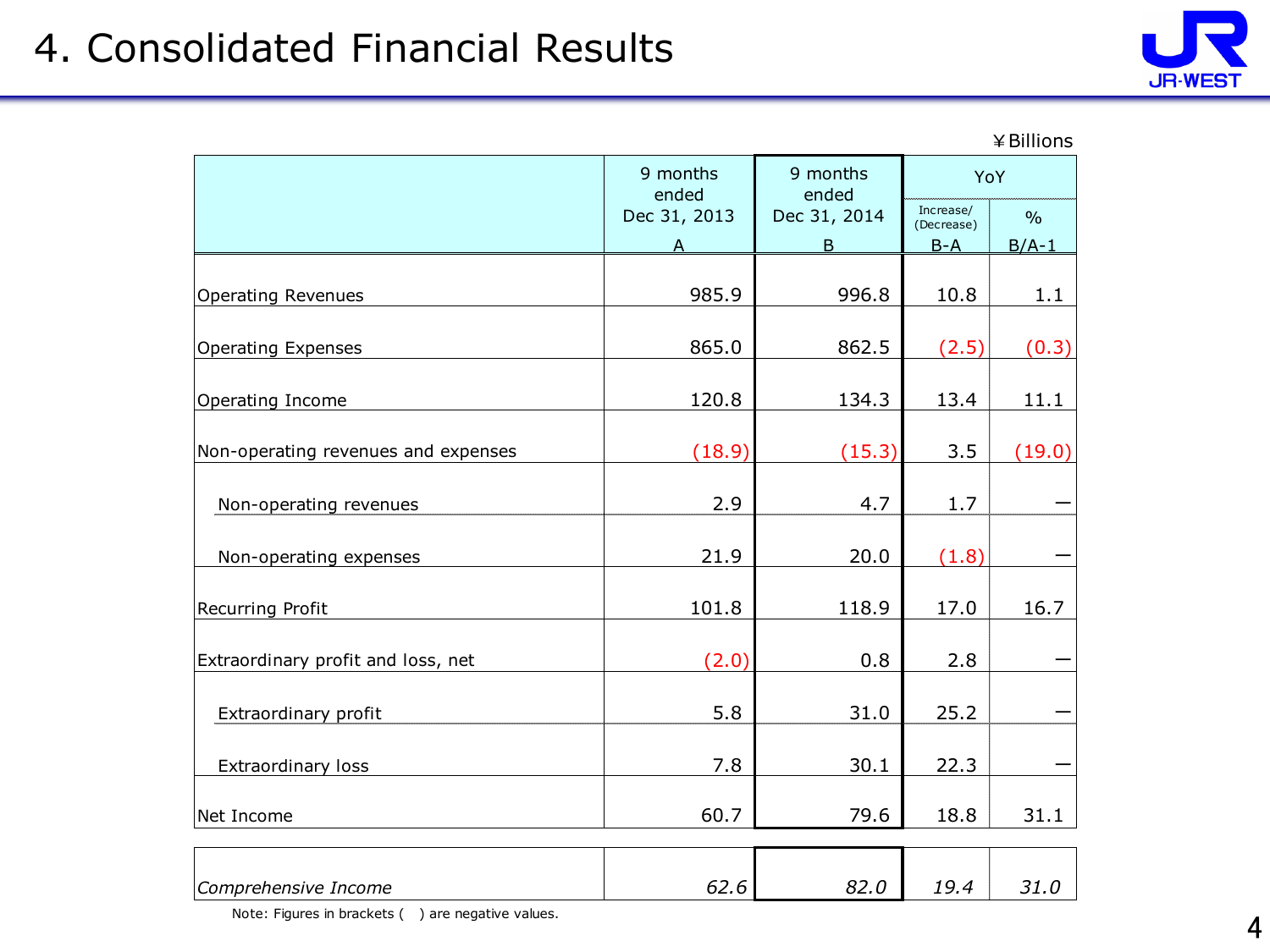#### 5. Consolidated Financial Results (Segment Information)



¥Billions

|                                          | 9 months<br>ended | 9 months<br>ended | YoY                              |                          |
|------------------------------------------|-------------------|-------------------|----------------------------------|--------------------------|
|                                          | Dec 31, 2013<br>A | Dec 31, 2014<br>B | Increase/<br>(Decrease)<br>$B-A$ | $\frac{0}{0}$<br>$B/A-1$ |
| Operating Revenues $^{\ast 1}$           | 985.9             | 996.8             | 10.8                             | 1.1                      |
| Transportation                           | 641.3             | 653.7             | 12.3                             | 1.9                      |
| Retail                                   | 179.4             | 166.6             | (12.8)                           | (7.1)                    |
| Sales of goods and food services         | 102.6             | 100.1             | (2.5)                            | (2.5)                    |
| Department Stores                        | 69.0              | 60.2              | (8.8)                            | (12.8)                   |
| Real estate                              | 70.6              | 64.8              | (5.8)                            | (8.3)                    |
| Shopping center                          | 41.3              | 38.1              | (3.1)                            | (7.7)                    |
| Real estate lease and sale* <sup>3</sup> | 28.1<br>$[7.2]$   | 25.3<br>$[3.7]$   | (2.7)                            | (9.9)                    |
| Other businesses                         | 94.4              | 111.6             | 17.2                             | 18.2                     |
| Hotel                                    | 25.2              | 26.3              | 1.0                              | 4.2                      |
| Nippon Travel Agency                     | 29.6              | 30.5              | 0.9                              | 3.3                      |
| Operating Income* <sup>2</sup>           | 120.8             | 134.3             | 13.4                             | 11.1                     |
| Transportation                           | 89.8              | 102.0             | 12.1                             | 13.6                     |
| Retail                                   | 3.8               | 3.2               | (0.6)                            | (17.0)                   |
| Sales of goods and food services         | 3.8               | 4.3               | 0.4                              | 12.9                     |
| Department Stores                        | (0.2)             | (1.4)             | (1.1)                            |                          |
| Real estate                              | 20.1              | 21.1              | 0.9                              | 4.7                      |
| Shopping center                          | 6.6               | 6.1               | (0.4)                            | (7.4)                    |
| Real estate lease and sale               | 6.6               | 7.2               | 0.6                              | 9.4                      |
| Other businesses                         | 6.0               | 7.4               | 1.3                              | 23.0                     |
| Hotel                                    | 1.9               | 1.9               | 0.0                              | 4.1                      |
| Nippon Travel Agency                     | (0.1)             | (0.4)             | (0.2)                            |                          |

Note: Figures in brackets () are negative values.

 $*$ <sup>1</sup> Operating revenues are the revenues from third parties ( = customers).

The breakdowns of operating revenues by each segment are the sums of revenues of major subsidiaries.

\*<sup>2</sup> The breakdowns of operating income by each segment are the sums of incomes of major subsidiaries before eliminating internal transactions.

\*3 Figures in brackets 【 】 are the sales of condominiums. (Revenues from third parties) (Included in Real estate lease and sale)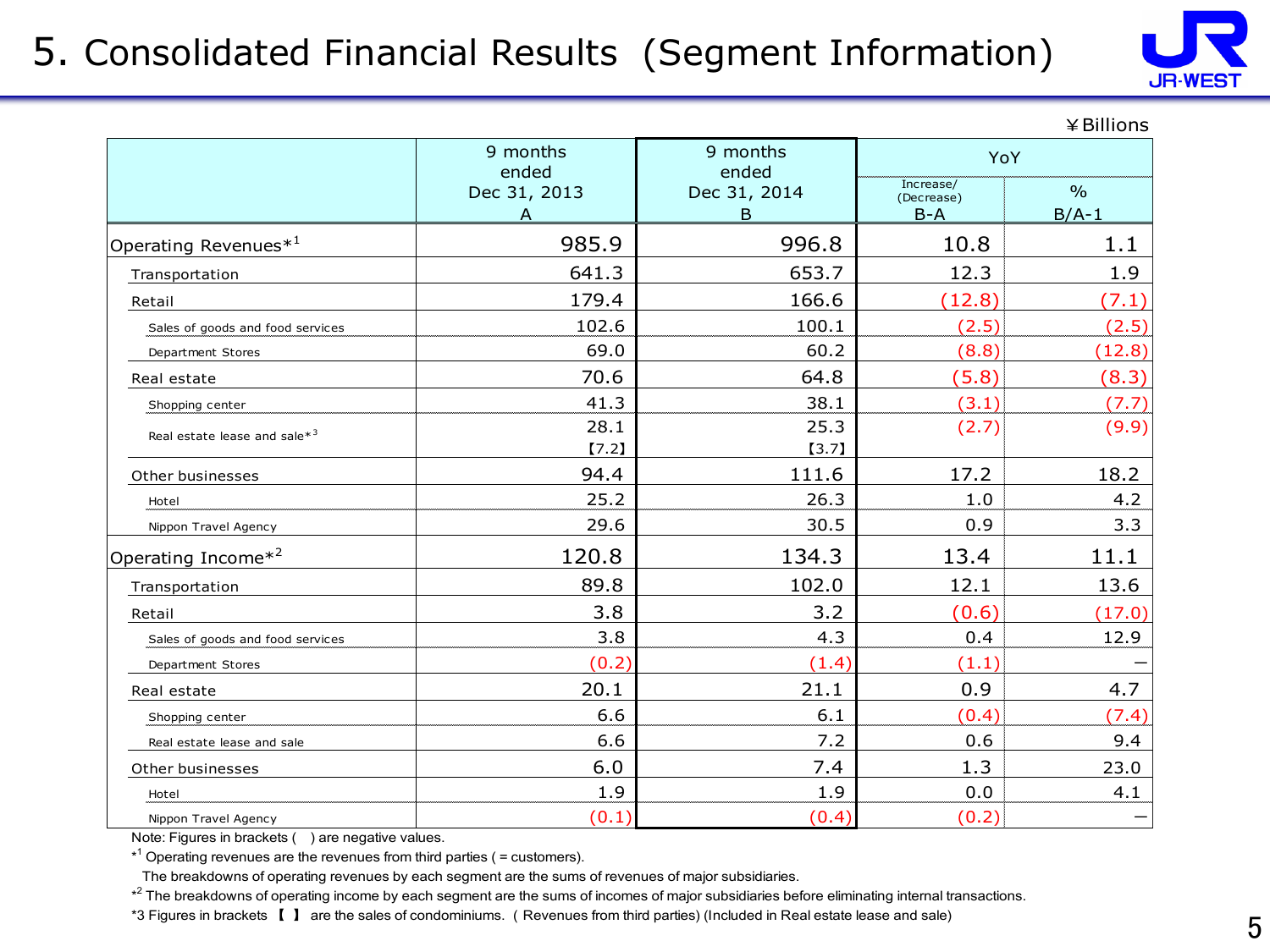### 6. Non-Consolidated Financial Forecasts



|                                     |                |                    |              |                         |               | ¥ Billions                                    |
|-------------------------------------|----------------|--------------------|--------------|-------------------------|---------------|-----------------------------------------------|
|                                     | <b>Results</b> | Forecasts FY2015/3 |              | YoY                     |               | <b>Difference</b><br>between the<br>forecasts |
|                                     | FY2014/3       | As of Oct 29       | As of Jan 30 | Increase/<br>(Decrease) | $\frac{0}{0}$ | Increase/<br>(Decrease)                       |
|                                     | Δ              | B.                 | $\subset$    | $C-A$                   | $C/A-1$       | $C - B$                                       |
| <b>Operating Revenues</b>           | 873.6          | 881.0              | 886.5        | 12.8                    | 1.5           | 5.5                                           |
| Transportation revenues             | 780.6          | 788.0              | 793.5        | 12.8                    | 1.6           | 5.5                                           |
| Other                               | 93.0           | 93.0               | 93.0         | (0.0)                   | (0.0)         |                                               |
| Operating Expenses                  | 771.8          | 779.5              | 778.5        | 6.6                     | 0.9           | (1.0)                                         |
| Personnel costs                     | 235.4          | 233.0              | 233.0        | (2.4)                   | (1.1)         |                                               |
| Non personnel costs                 | 351.6          | 369.0              | 368.0        | 16.3                    | 4.6           | (1.0)                                         |
| Energy costs                        | 43.1           | 46.5               | 45.5         | 2.3                     | 5.5           | (1.0)                                         |
| Maintenance costs                   | 139.0          | 146.5              | 146.5        | 7.4                     | 5.4           |                                               |
| Miscellaneous costs                 | 169.5          | 176.0              | 176.0        | 6.4                     | 3.8           |                                               |
| Rental payments, etc.               | 23.6           | 18.5               | 18.5         | (5.1)                   | (21.7)        |                                               |
| Taxes                               | 31.6           | 32.0               | 32.0         | 0.3                     | 1.0           |                                               |
| Depreciation                        | 129.3          | 127.0              | 127.0        | (2.3)                   | (1.8)         |                                               |
| Operating Income                    | 101.7          | 101.5              | 108.0        | 6.2                     | 6.1           | 6.5                                           |
| Non-operating revenues and expenses | (21.7)         | (20.0)             | (20.0)       | 1.7                     | (8.2)         |                                               |
| Non-operating revenues              | 6.5            | 6.6                | 6.6          | 0.0                     |               |                                               |
| Non-operating expenses              | 28.3           | 26.6               | 26.6         | (1.7)                   |               |                                               |
| <b>Recurring Profit</b>             | 79.9           | 81.5               | 88.0         | 8.0                     | 10.0          | 6.5                                           |
| Extraordinary profit and loss, net  | 1.2            | (8.5)              | (8.5)        | (9.7)                   |               |                                               |
| Extraordinary profit                | 23.8           |                    |              | —                       |               |                                               |
| Extraordinary loss                  | 22.6           |                    |              |                         |               |                                               |
| Net Income                          | 48.6           | 50.0               | 55.0         | 6.3                     | 13.0          | 5.0                                           |

Note: These financial forecasts do not incorporate income and expenses related to the start of operations on the Hokuriku Shinkansen (scheduled for March 14, 2015).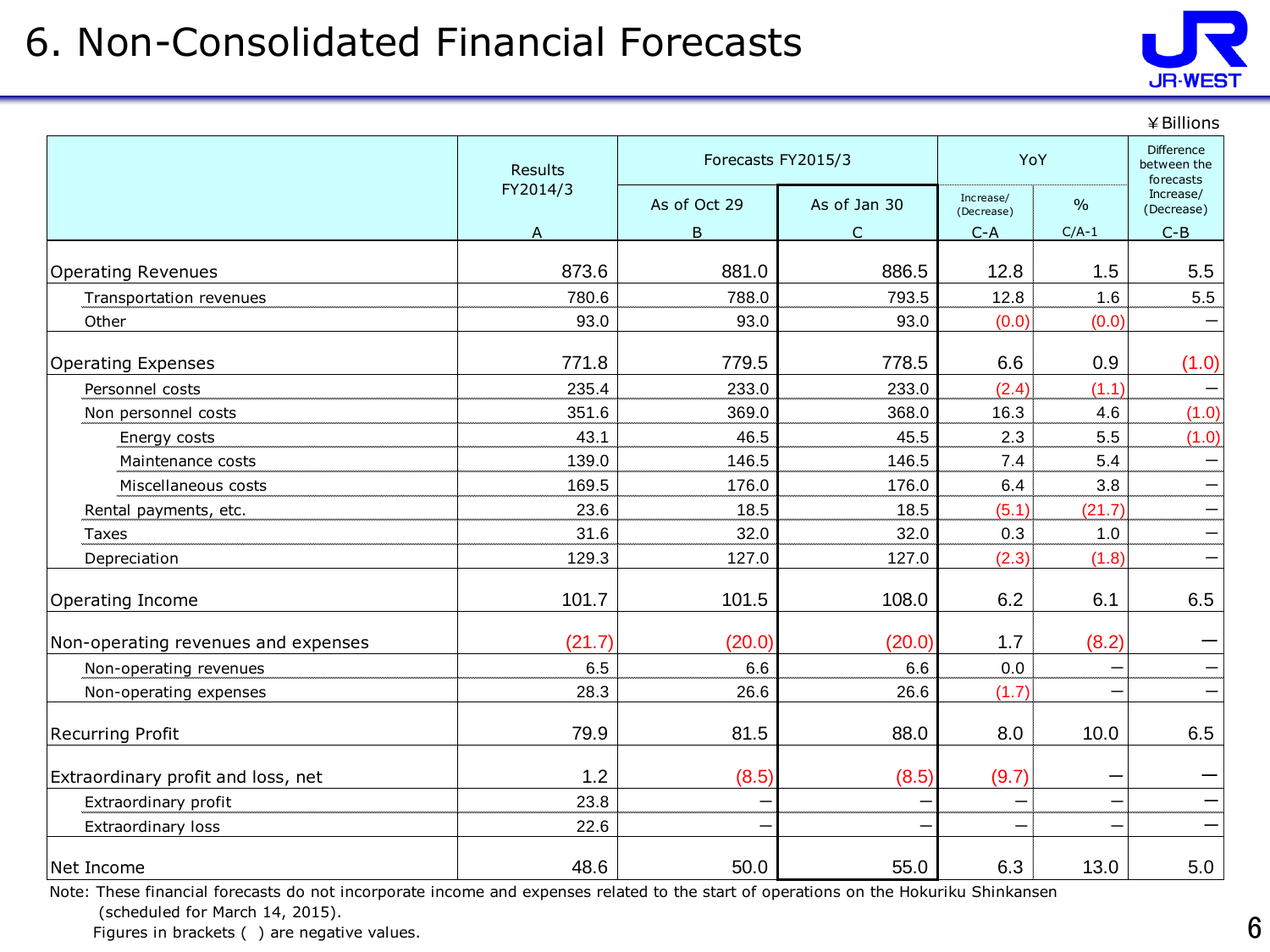

|                                              |                     |             |                              |       |                                          | ¥ Billions                                    |  |
|----------------------------------------------|---------------------|-------------|------------------------------|-------|------------------------------------------|-----------------------------------------------|--|
|                                              | Results<br>FY2014/3 |             | Forecasts FY2015/3           |       | YoY                                      | <b>Difference</b><br>between the<br>forecasts |  |
|                                              |                     |             | As of Oct 29<br>As of Jan 30 |       | Increase/<br>$\frac{0}{0}$<br>(Decrease) |                                               |  |
|                                              | A                   | $\mathsf B$ | $\subset$                    | $C-A$ | $C/A-1$                                  | $C-B$                                         |  |
| Shinkansen                                   | 364.4               | 368.6       | 372.4                        | 7.9   | 2.2                                      | 3.8                                           |  |
| Kansai Urban Area<br>(Kyoto-Osaka-Kobe Area) | 292.1               | 294.6       | 295.4                        | 3.3   | 1.1                                      | 0.8                                           |  |
| Other lines                                  | 123.9               | 124.7       | 125.5                        | 1.5   | 1.3                                      | 0.7                                           |  |
| <b>Conventional lines</b>                    | 416.1               | 419.3       | 421.0                        | 4.8   | 1.2                                      | 1.6                                           |  |
| <b>Transportation revenues</b>               | 780.6               | 788.0       | 793.5                        | 12.8  | 1.6                                      | 5.5                                           |  |

Note: Revenues from luggage transportation are omitted due to the small amount.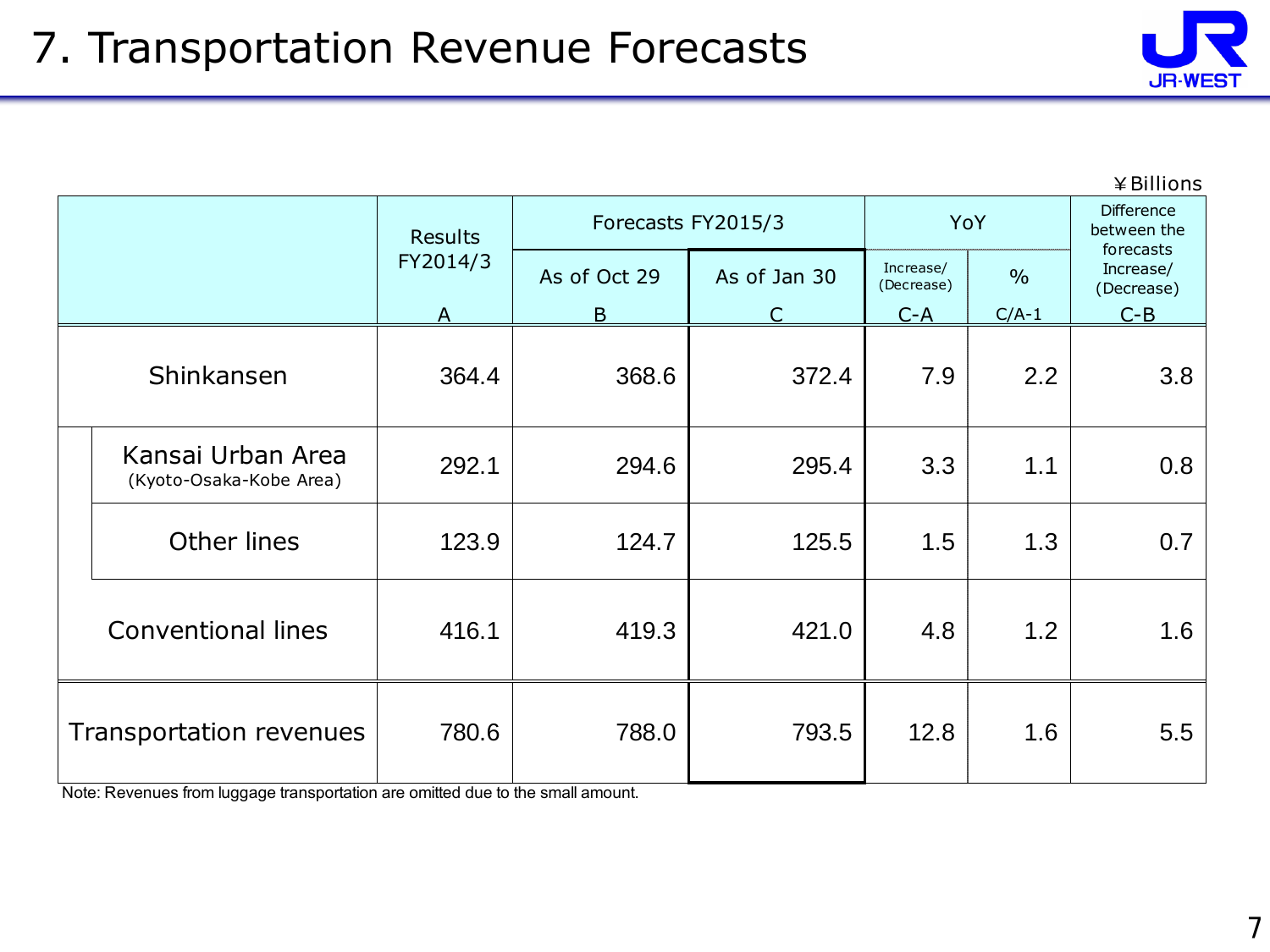

|                                     |                |                    |              |                         |               | ¥ Billions                             |
|-------------------------------------|----------------|--------------------|--------------|-------------------------|---------------|----------------------------------------|
|                                     | <b>Results</b> | Forecasts FY2015/3 |              | YoY                     |               | Difference<br>between the<br>forecasts |
|                                     | FY2014/3       | As of Oct 29       | As of Jan 30 | Increase/<br>(Decrease) | $\frac{0}{0}$ | Increase/<br>(Decrease)                |
|                                     | $\mathsf{A}$   | $\mathsf{B}$       | $\mathsf{C}$ | $C - A$                 | $C/A-1$       | $C - B$                                |
| <b>Operating Revenues</b>           | 1,331.0        | 1,330.0            | 1,339.5      | 8.4                     | 0.6           | 9.5                                    |
| <b>Operating Expenses</b>           | 1,196.4        | 1,206.0            | 1,208.0      | 11.5                    | 1.0           | 2.0                                    |
| Operating Income                    | 134.5          | 124.0              | 131.5        | (3.0)                   | (2.3)         | 7.5                                    |
| Non-operating revenues and expenses | (21.6)         | (19.0)             | (19.0)       | 2.6                     | (12.2)        | $\overline{\phantom{a}}$               |
| Non-operating revenues              | 7.7            | 8.1                | 8.1          | 0.3                     |               | $\overline{\phantom{a}}$               |
| Non-operating expenses              | 29.4           | 27.1               | 27.1         | (2.3)                   |               | $\overline{\phantom{0}}$               |
| <b>Recurring Profit</b>             | 112.9          | 105.0              | 112.5        | (0.4)                   | (0.4)         | 7.5                                    |
| Extraordinary profit and loss, net  | (1.2)          | (9.0)              | (9.0)        | (7.7)                   |               | $\overline{\phantom{a}}$               |
| Extraordinary profit                | 26.3           |                    |              | $\blacksquare$          |               |                                        |
| <b>Extraordinary loss</b>           | 27.6           |                    |              | $\blacksquare$          |               |                                        |
| Net Income                          | 65.6           | 65.5               | 68.0         | 2.3                     | 3.6           | 2.5                                    |
|                                     |                |                    |              |                         |               |                                        |
| Net income per share(¥)             | 338.98         | 338.32             | 351.23       | $\qquad \qquad$         |               | -                                      |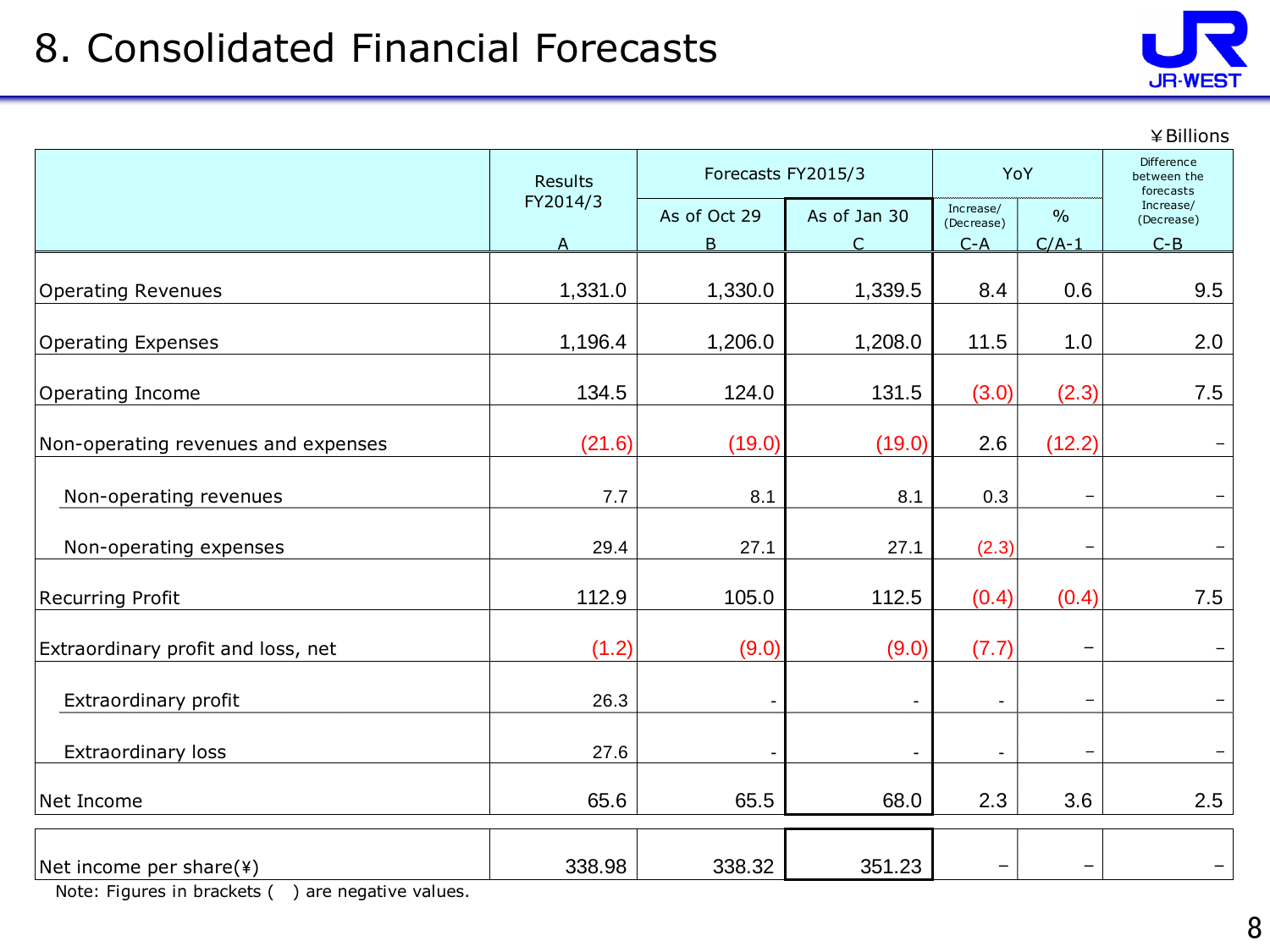#### 9. Consolidated Financial Forecasts (Segment Information)



¥Billions

|                                          | <b>Results</b> |              | Forecasts FY2015/3 |                         |               | <b>Difference</b><br>between the<br>forecasts |  |
|------------------------------------------|----------------|--------------|--------------------|-------------------------|---------------|-----------------------------------------------|--|
|                                          | FY2014/3       | As of Oct 29 | As of Jan 30       | Increase/<br>(Decrease) | $\frac{0}{0}$ | Increase/<br>(Decrease)                       |  |
|                                          | A              | B            |                    | $C-A$                   | $C/A-1$       | $C - B$                                       |  |
| Operating Revenues $*^1$                 | 1,331.0        | 1,330.0      | 1,339.5            | 8.4                     | 0.6           | 9.5                                           |  |
| Transportation                           | 851.3          | 859.3        | 864.8              | 13.4                    | 1.6           | 5.5                                           |  |
| Retail                                   | 240.1          | 214.3        | 217.8              | (22.3)                  | (9.3)         | 3.5                                           |  |
| Sales of goods and food services         | 135.1          | 129.8        | 131.3              | (3.8)                   | (2.9)         | 1.5                                           |  |
| Department Stores                        | 94.5           | 76.0         | 78.0               | (16.5)                  | (17.5)        | 2.0                                           |  |
| Real estate                              | 102.2          | 89.2         | 86.7               | (15.5)                  | (15.2)        | (2.5)                                         |  |
| Shopping center                          | 53.5           | 50.0         | 50.0               | (3.5)                   | (6.6)         |                                               |  |
| Real estate lease and sale* <sup>3</sup> | 47.1           | 37.5         | 35.0               | (12.1)                  | (25.7)        | (2.5)                                         |  |
|                                          | [19.1]         | [8.1]        | $[5.7]$            |                         |               |                                               |  |
| Other businesses                         | 137.1          | 167.2        | 170.2              | 33.0                    | 24.1          | 3.0                                           |  |
| Hotel                                    | 33.4           | 34.1         | 34.6               | 1.1                     | 3.5           | 0.5                                           |  |
| Nippon Travel Agency                     | 41.5           | 41.8         | 42.8               | 1.2                     | 3.0           | 1.0                                           |  |
| Operating Income $*^2$                   | 134.5          | 124.0        | 131.5              | (3.0)                   | (2.3)         | 7.5                                           |  |
| Transportation                           | 91.0           | 90.3         | 96.8               | 5.7                     | 6.4           | 6.5                                           |  |
| Retail                                   | 4.4            | 1.0          | 1.5                | (2.9)                   | (66.1)        | 0.5                                           |  |
| Real estate                              | 27.7           | 23.7         | 23.7               | (4.0)                   | (14.7)        |                                               |  |
| Other businesses                         | 11.8           | 9.5          | 10.0               | (1.8)                   | (15.7)        | 0.5                                           |  |

Note: Figures in brackets ( ) are negative values.

 $*$ <sup>1</sup> Operating revenues are the revenues from third parties ( = customers).

The breakdowns of operating revenues by each segment are the sums of revenues of major subsidiaries.

\*<sup>2</sup> The breakdowns of operating income by each segment are the sums of incomes of major subsidiaries before eliminating internal transactions.

\*<sup>3</sup> Figures in brackets 【 】 are the sales of condominiums. (Revenues from third parties) (Included in Real estate lease and sale)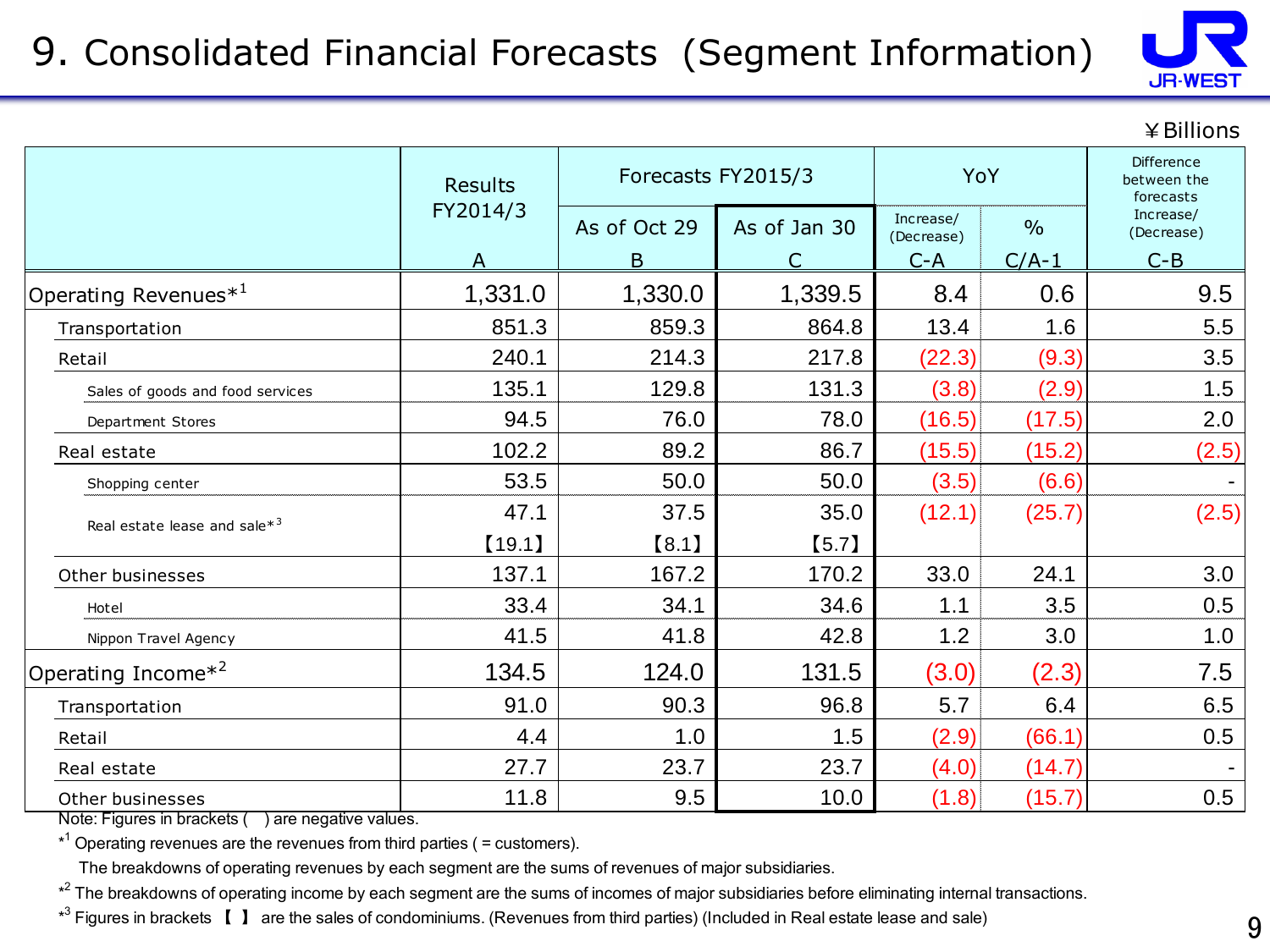

¥Billions

|                                                            | As of March 31,<br>2014 | As of Dec 31,<br>2014 | <b>Difference</b><br>increase/<br>(decrease) |
|------------------------------------------------------------|-------------------------|-----------------------|----------------------------------------------|
|                                                            | $\overline{A}$          | B                     | $B-A$                                        |
| <b>Assets</b>                                              | 2,687.8                 | 2,765.2               | 77.3                                         |
| <b>Liabilities</b>                                         | 1,880.5                 | 1,910.7               | 30.2                                         |
| Net assets                                                 | 807.3                   | 854.5                 | 47.1                                         |
| Balance of Long-term Debt and<br>Payables at the end of FY | 980.7                   | 1,024.5               | 43.7                                         |
| [Average interest rate $(\% )$ ]                           | $[2.63]$                | $[2.47]$              | $(0.16)$ ]                                   |
| Shinkansen Purchase Liability                              | 205.1                   | 189.4                 | (15.7)                                       |
| [Average interest rate $(\% )$ ]                           | $[5.85]$                | [5.92]                | [0.07]                                       |
| <b>Bonds</b>                                               | 459.9                   | 489.9                 | 30.0                                         |
| [Average interest rate $(\% )$ ]                           | [2.08]                  | $[2.03]$              | $(0.05)$ )                                   |
| Equity ratio $(\% )$                                       | 29.2                    | 29.3                  | 0.1                                          |
| Net assets per share $(*)$                                 | 4,048.31                | 4,182.71              | 134.40                                       |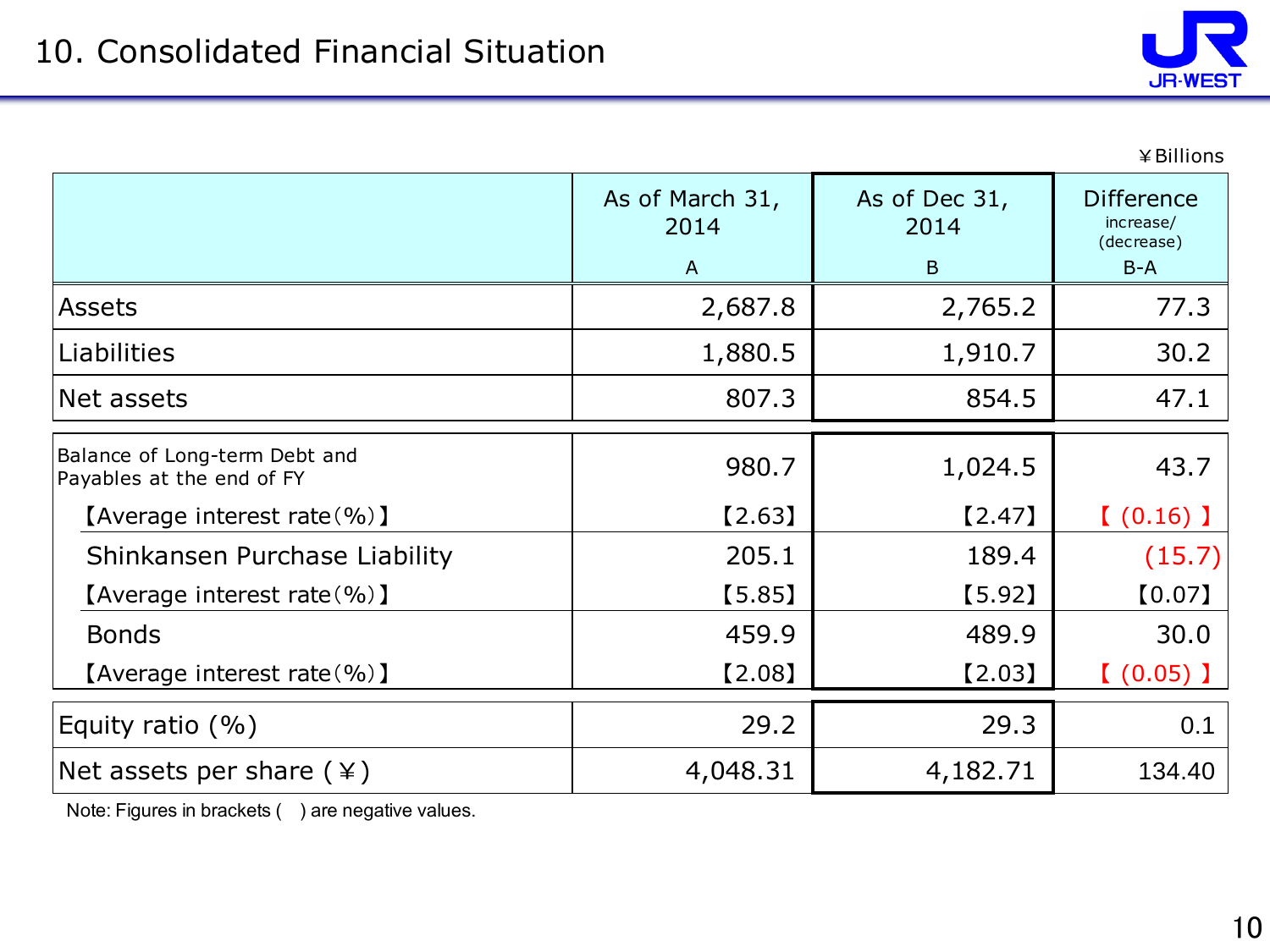

Persons, ¥Billions

|                                                     | 9 months ended<br>Dec 31, 2013 | 9 months ended<br>Dec 31, 2014 | <b>Results</b><br>FY2014/3 | <b>Forecasts</b><br>FY2015/3<br>As of Jan 30 |
|-----------------------------------------------------|--------------------------------|--------------------------------|----------------------------|----------------------------------------------|
| ROA (%, Consolidated)                               | 4.6                            | 4.9                            | 5.1                        | 4.8                                          |
| ROE (%, Consolidated)                               | 7.9                            | 10.0                           | 8.6                        | 8.6                                          |
| EBITDA (Consolidated) <sup>*</sup>                  | 234.4                          | 244.3                          | 288.4                      | 283.5                                        |
| Depreciation (Consolidated)                         | 113.5                          | 109.9                          | 153.9                      | 152.0                                        |
| Capital Expenditure<br>(Consolidated, own fund)     | 82.3                           | 118.7                          | 166.7                      | 224.0                                        |
| Capital Expenditure<br>(Non-consolidated, own fund) | 69.4                           | 96.9                           | 144.5                      | 188.0                                        |
| Safety related capital expenditure                  | 42.7                           | 39.4                           | 89.3                       | 90.0                                         |
| Dividends per share $(*)$                           | 55                             | 60                             | 115                        | 120                                          |

|                                       | 9 months ended<br>Dec 31, 2013 |                  | 9 months ended<br>Dec 31, 2014 |                  | <b>Results</b><br>FY2014/3 |                  | <b>Forecasts</b><br>FY2015/3<br>As of Jan 30 |                  |
|---------------------------------------|--------------------------------|------------------|--------------------------------|------------------|----------------------------|------------------|----------------------------------------------|------------------|
|                                       | Consolidated                   | Non-Consolidated | Consolidated                   | Non-Consolidated | Consolidated               | Non-Consolidated | Consolidated                                 | Non-Consolidated |
| No. of employees at the end of period | 46,105                         | 27,373           | 48,218                         | 27,395           | 46,006                     | 27,300           | $\overline{\phantom{0}}$                     |                  |
| Financial Expenses, net               | (20.7)                         | (19.7)           | (18.8)                         | (18.2)           | (27.5)                     | (26.3)           | (25.2)                                       | (24.5)           |
| Interest and dividend income          | 0.4                            | 1.2 <sub>1</sub> | 0.7                            | 1.2              | 0.5                        | 1.4              | 0.8                                          | 1.4              |
| Interest expenses                     | 21.1                           | 21.0             | 19.5                           | 19.4             | 28.0                       | 27.8             | 26.0                                         | 26.0             |

Note: Figures in brackets ( ) are negative values.

 $*$  EBITDA = Operating Income + Depreciation